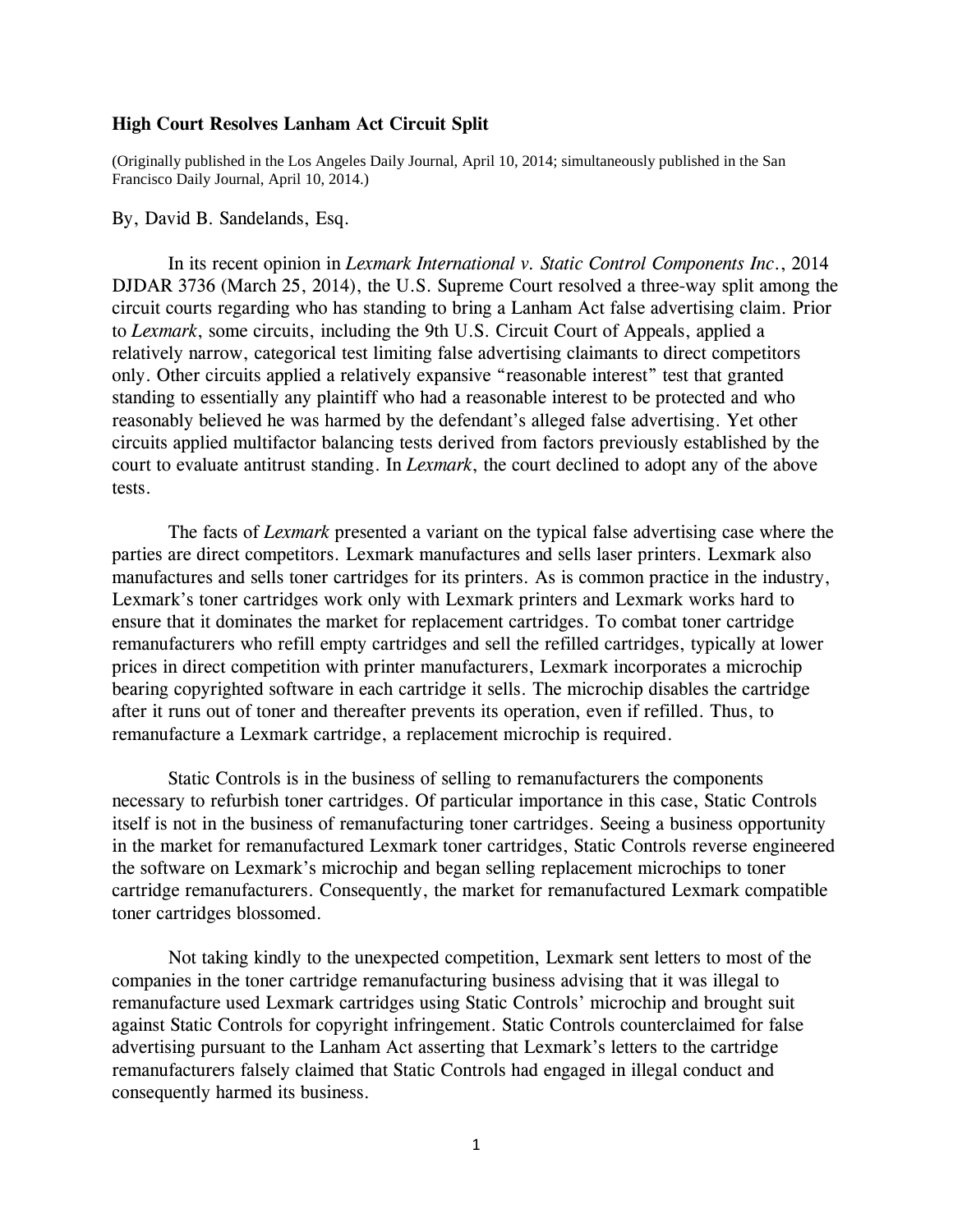Lexmark moved to dismiss Static Controls' false advertising claim on the grounds that Static Controls lacked prudential standing to assert the claim. The district court granted the motion and the 6th Circuit reversed on appeal. The Supreme Court affirmed the 6th Circuit's decision, but declined to adopt its reasoning.

The court surveyed the three general approaches used by the circuit courts to establish Lanham Act standing for false advertising claims, i.e., the direct competitors test (applied by the 9th Circuit), the reasonable interest test (applied by the 6th Circuit), and the multifactor balancing tests based upon antitrust jurisprudence (favored by many circuits), and found each approach lacking.

The court declined to adopt the "direct competitors" test finding it too narrow noting that while such tests provided an easy-to-apply bright-line rule, they did so at the expense of precluding claims within the zone of interests covered by the statute. Per the court, both the Lanham Act and its predecessor, the common law tort of unfair competition, were understood to encompass claims by non-direct competitors. The court also declined to adopt any of the multifactor balancing tests based upon antitrust jurisprudence on the grounds that such tests were complex, typically had duplicative factors, and that experience had shown that such openended balancing tests often yielded unpredictable and at times, conflicting results. The court further rejected the "reasonable interest" test as being too general and lending itself to "widely" divergent application."

Rather than adopt one of the existing tests, the court determined instead that the appropriate inquiry to determine whether a plaintiff has standing to pursue a Lanham Act false advertising claim is whether the claim pled falls within the zone of interests sought to be protected by the statute and whether the harm alleged is proximately caused by the alleged false advertising. Per the court, the zone of interests the Lanham Act protects is "an injury to a *commercial* interest in reputation or sales." Injury occurs when the deception caused by the defendant's advertising causes consumers to "withhold trade from the plaintiff."

In applying its new test, the court noted that Lexmark had "directly targeted Static Controls" when it falsely advertised that Static Controls had engaged in illegal conduct. Per the court, when a defendant casts aspersions on a plaintiff's business, the plaintiff's harm flows directly from the audience's belief in the disparaging statements. Although Lexmark and Static Controls were not direct competitors, nevertheless Lexmark's false statements were the proximate cause of Static Controls' economic harm because if the toner cartridge remanufacturers sold "10,000 fewer cartridges because of Lexmark's false advertising," than it would more or less automatically follow that "Static Controls sold 10,000 fewer microchips."

With its decision in *Lexmark*, the court has resolved a substantial split among the circuit courts, broadened the class of plaintiffs who may seek relief under the Lanham Act (at least in the 9th and other circuits that had followed the direct competitors test), and established a